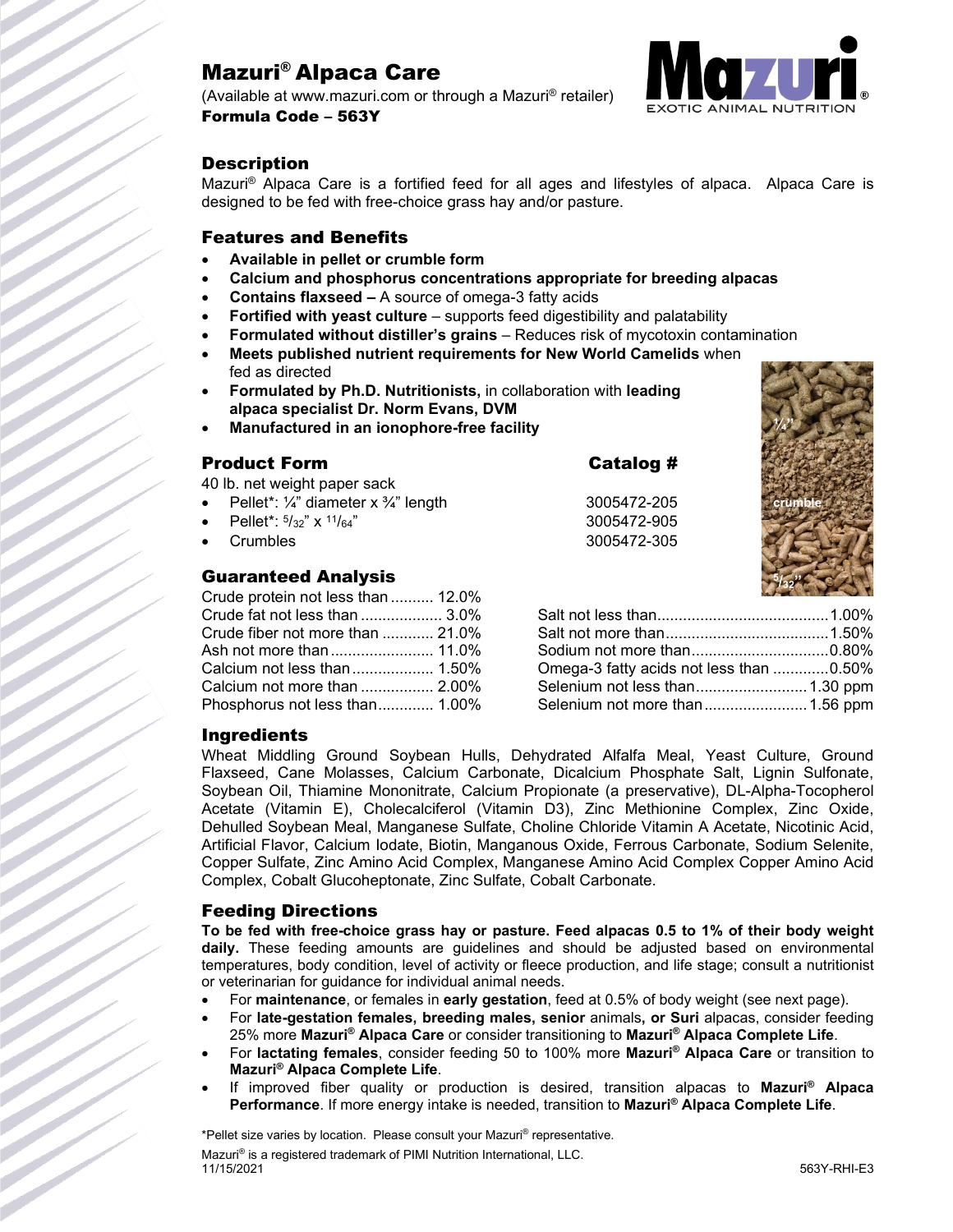### **Caution: Follow label directions: Feeding added selenium at levels in excess of 0.3ppm in the total diet is prohibited**.

#### **DO NOT FEED TO SHEEP -** DUE TO HIGH CONCENTRATIONS OF SUPPLEMENTAL COPPER.

## Feeding Guide

| Cria weight     | <b>Adult weight</b> | Daily Amount*                      | <b>Cups</b>   |
|-----------------|---------------------|------------------------------------|---------------|
| 25 lbs (11 kg)  |                     | $0.125 - 0.25$ lbs (55-110 g)      | $1/3 - 2/3$   |
| 50 lbs (23 kg)  |                     | $0.25 - 0.5$ lbs $(115 - 230 g)$   | $2/3 - 11/3$  |
| 75 lbs (35 kg)  | 75 lbs (35 kg)      | $0.375 - 0.75$ lbs $(175 - 350$ g) | $1 - 2$       |
| 100 lbs (45 kg) | 100 lbs (45 kg)     | $0.5-1$ lbs (225-450 g)            | $11/4 - 21/2$ |
|                 | 150 lbs (70 kg)     | $0.75 - 1.5$ lbs (350-700 g)       | $2 - 4$       |
|                 | 200 lbs (90 kg)     | 1-2 lb (450-900 g)                 | $21/2 - 5$    |

\*Suggested amounts; adjust to individual animal needs